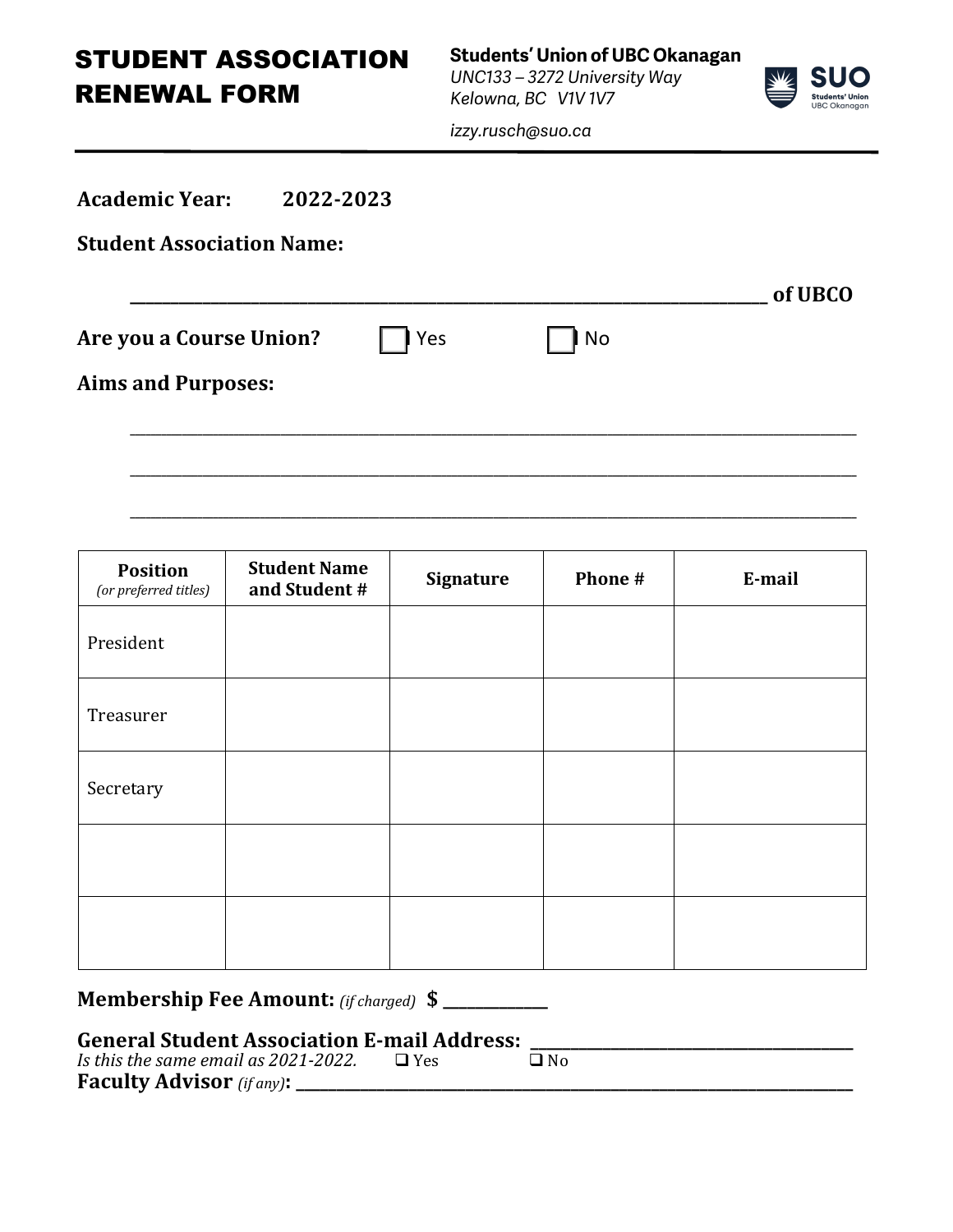

## **Agreement**

**Please read the** *Student Associations Regulation* **carefully.** These are the regulations by which you will govern your Student Association. *If you are a Course Union*, submit a constitution and/or by-laws with this form.

**Renewal periods are from July 1st to the 1st Friday of Term 1.** 

**Term 2 renewal period is the first week of classes ending the 1<sup>st</sup> Friday of Term 2.** *Renewals are only required once a year. If your Student Association was renewed in Term 1, do not resubmit in Term 2.* 

**One member of your Student Association must be present at the Orientation Day held at the** beginning of the academic year.

#### **Student Association Signing Authorities**

*Your signing authorities are the executive members of your Student Association who oversee and approve the spending of Student Association funds. You are required to list no more/less than three signing authorities who are also executive members including the President and Treasurer of your Student Association.*

*The Students' Union will confirm that the signatures below match on every cheque requisition form submitted.*

*If you need to change the Signing Authorities, please e-mail izzy.rusch@suo.ca and let her know who will be removed and who will be replacing them. Only the new signatory will need to come to the Students' Union office to sign a form.*

| Signing Authority Name*           | <b>Full Signature</b>                      |  |  |
|-----------------------------------|--------------------------------------------|--|--|
| (Please Print)                    | In Blue ink, no initials or computer fonts |  |  |
| Second Signing Authority Name*    | <b>Full Signature</b>                      |  |  |
| (Please Print)                    | In Blue ink, no initials or computer fonts |  |  |
| Alternate Signing Authority Name* | <b>Full Signature</b>                      |  |  |
| (Please Print)                    | In Blue ink, no initials or computer fonts |  |  |